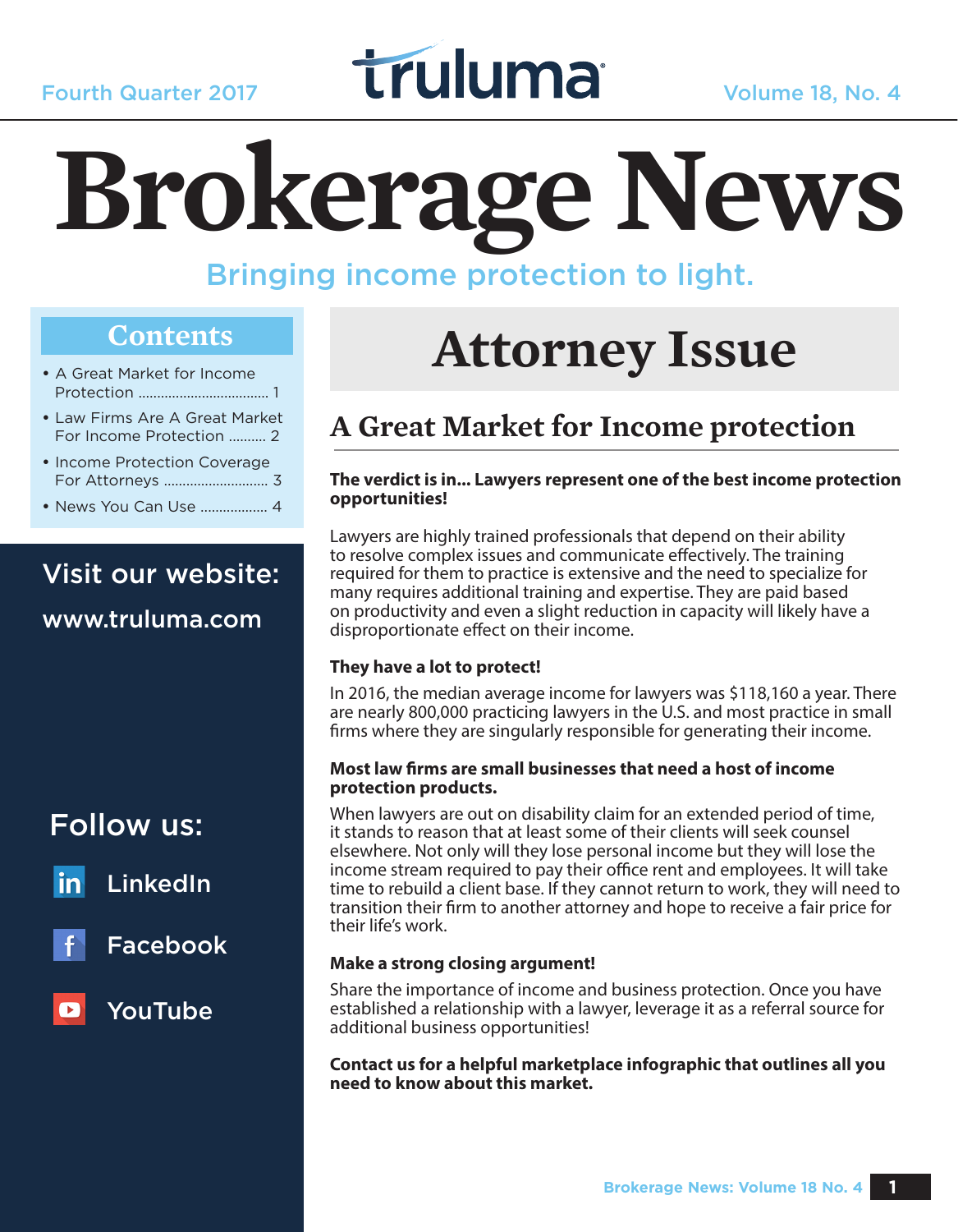# **Law Firms are a Great Market for Income Protection**

Attorneys advise and represent clients publicly and privately, research cases, prepare and file legal documents and interpret laws, rulings and regulations.

#### **Background Details:**

- Average annual income: \$115,8201
- Education: Doctoral or professional degree
- Ongoing education: 12 to 15 hours of CLE credits per year (plus 1 for ethics)
- State licensing: Required
- Number of jobs: 778,7001
- Job growth projection by 2024: 6%<sup>1</sup>
- Types of attorneys:
	- − Criminal law attorneys
	- − Government counsel
	- − Corporate or in-house counsel
	- − Legal aid attorneys for nonprofit work
- Ideal market because they're:
	- − Highly trained, educated and well-compensated
	- − Frequently in the position of influence with others
	- − Often small business owners themselves or work with small business owners

1 Occupational Outlook Handbook, U.S. Bureau of Labor Statistics, www.bls.gov, October 2016.

#### **Market Insights:**

#### • **Many associations are available for attorneys.**

The largest is the American Bar Association (ABA), with nearly 400,000 members. Each state, as well as many cities and counties, have bar associations, too. Some state or county bar associations allow non-attorneys to join.

**Tip:** Many attorneys have group disability insurance through the American Bar Association. Explain the differences between that and Individual DI coverage and how both can be valuable.

• **Workload.** Attorneys are known for putting in long hours as they represent clients, conduct research and prepare and review documents. They are also known for having to deal with heavy pressure from a number of sources - including goals set by their firm, deadlines and court trials. Finding work-life balance is often a challenge. When working with attorneys, be flexible for timing and come prepared.

#### **Establish a referral arrangement**

Create a referral relationship with a local attorney. Attorneys often encounter clients who not only need legal guidance, but insurance and investment solutions as well. Some attorneys may become licensed to offer financial services, but that can open them up to additional regulations. A good alternative is for them to assemble a financial services team to which they can refer clients.

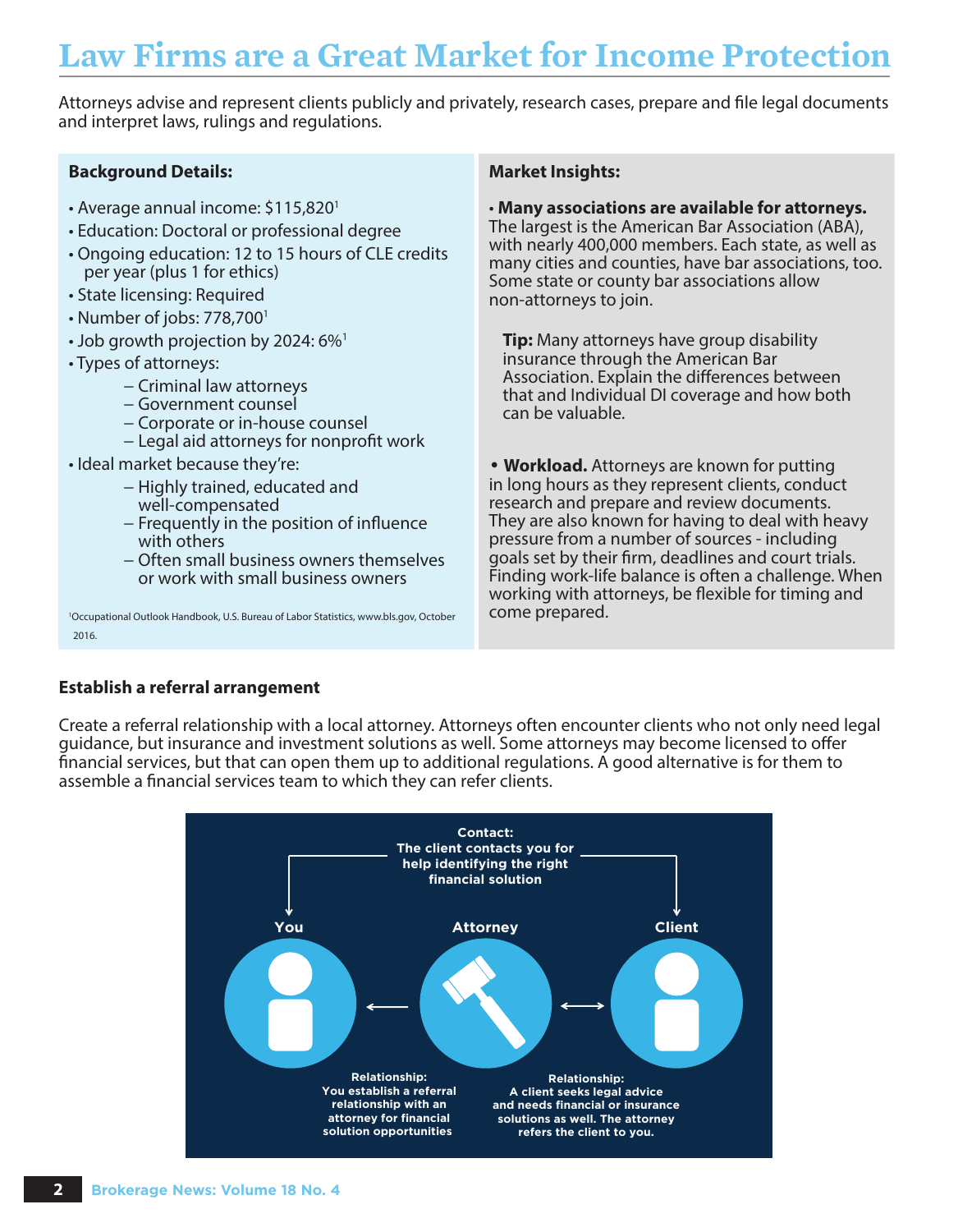# **Income Protection Coverage for Attorneys**

#### **Plan Designs:**

You have a great deal of flexibility when designing income protection plans for your attorneys. Coverage can be established as a standalone plan or designed to supplement existing group coverage. Some of the key features available include:

- • *Own Occupation Definition of Disability* Protects the attorney if he or she cannot perform the material and substantial duties of their occupation.
- • *Non-Cancelable Rider* Provides premium and contractual guarantees.
- • *Residual* Provides benefits if, as the result of an injury or illness, an attorney is working in a reduced capacity and suffers a loss of income.
- • *Future Increase Options* Allow for additional coverage to be purchased without medical underwriting.
- • *Portability*  Coverage follows the attorney if they change employers or start their own firm.
- • *Mental Nervous Coverage* Full coverage is available for mental nervous claims.

#### **Available Benefits:**

- Attorneys can obtain up to \$35,000 of tax-free monthly income protection benefits through domestic DI carriers.
- Attorneys in their first two years of practice can obtain up to \$4,000 of tax-free monthly income protection benefits without financial documentation.

#### **Guaranteed Issue Programs:**

• Guaranteed issue income protection programs can be implemented for law firms with 5 or more employees.

#### **Premium Discounts:**

- Discounts are available if two or more partners obtain coverage.
- Discounts are available if three or more individuals from the same firm obtain coverage.
- Association discounts are available. Check with Truluma for availability.